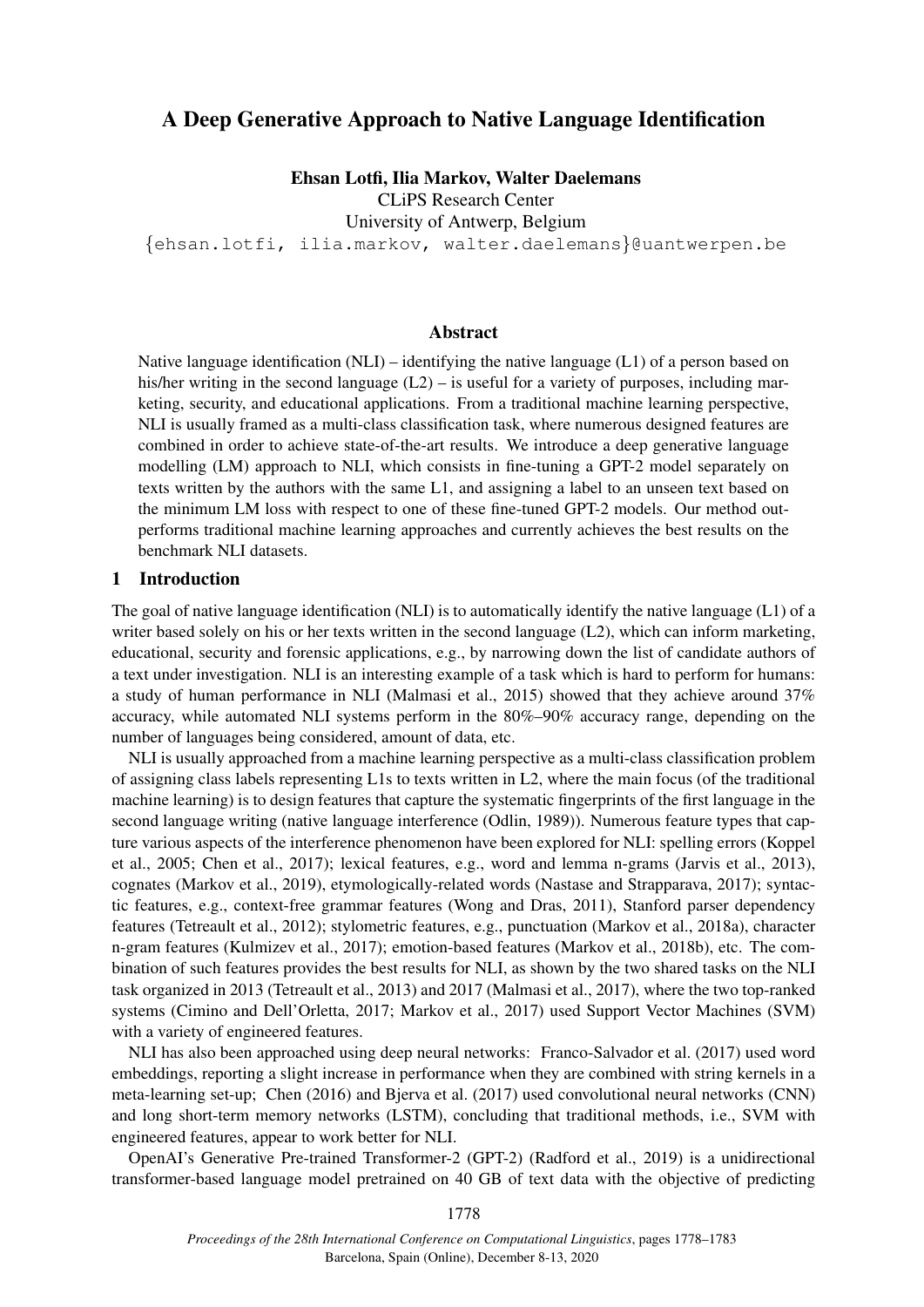the next word, given all of the previous words within a text. GPT-2 is able to generate conditional synthetic texts without task-specific training, achieves the state-of-the-art zero-shot results on a variety of domain-specific language modeling tasks, and was successfully applied to various other NLP tasks such as question answering, summarization, reading comprehension, and machine translation (Radford et al., 2019). We show that these generative models, due to their ability to adapt to the style and content of the conditioning text, are able to capture L1 peculiarities and can be successfully used for identifying the first language of the author. We propose a new approach exploiting the GPT-2 model for text classification and evaluate it on the task of native language identification. Our approach consists in fine-tuning a GPT-2 model on texts written by the authors with the same L1, and assigning a label to an unseen text according to the minimum LM loss with one of the fine-tuned GPT-2 models.

The contributions of the work presented here are the following: (i) we introduce a novel approach for text classification using generative models, and (ii) we evaluate the approach on the NLI task, improving the state-of-the-art results.

## 2 Data

We evaluate our approach on two datasets commonly used in NLI research:

TOEFL11 (Blanchard et al., 2013): the ETS Corpus of Non-Native Written English (TOEFL11) contains 1,100 essays in English for each of the 11 L1s: Arabic (ARA), Chinese (CHI), French (FRE), German (GER), Hindi (HIN), Italian (ITA), Japanese (JPN), Korean (KOR), Spanish (SPA), Telugu (TEL), and Turkish (TUR). In total there are 12,100 essays with on average 348 tokens per essay. The essays were written in response to eight different writing prompts, all of which appear in all 11 L1 groups, by authors with low, medium, or high English proficiency. The dataset is considered a benchmark dataset for NLI and was used in two shared tasks on the NLI task (Tetreault et al., 2013; Malmasi et al., 2017).

ICLE (Granger et al., 2009): the ICLEv2 dataset consists of essays written by highly-proficient nonnative college-level students of English. For comparability, we used a 7-language subset of the corpus normalized for topic and character encoding (Tetreault et al., 2012; Ionescu et al., 2014) (the so-called ICLE-NLI subset (Tetreault et al., 2012) to which we refer as ICLE). This subset contains 110 essays for each of the 7 languages: Bulgarian (BUL), Chinese (CHI), Czech (CZE), French (FRE), Japanese (JPN), Russian (RUS), and Spanish (SPA) (in total 770 essays with on average 747 tokens per essay).

# 3 Methodology

Instead of training a classifier, we fine-tune a pretrained generative model (GPT-2) on the subset of the training samples written by the authors with the same L1, which provides us with  $n$  GPT-2 models  $(n$ equals the number of L1s (classes)). Each of these models has learned the characteristics of a certain L1 group, which we will use to discriminate between new samples: at inference time, we feed an unseen text to all these models and calculate their LM loss. Based on the fine-tuning, we expect to get the least LM loss from the model that is trained on the same class of texts, thus the assigned label is the argmin of all models' losses. An example of assigning a label to an unseen text (Turkish L1 in this case) is shown in Figure  $1<sup>1</sup>$ . Although the LM loss (as a measure of likelihood) has been used before as an evaluation metric (Mehri and Eskenazi, 2020), to the best of our knowledge, it has not been exploited in this way for text classification tasks in general and for NLI in particular.

## 4 Results and Discussion

To compare the performance of our approach with the previously published state-of-the-art results (Markov, 2018), we report the results in terms of classification accuracy on the TOEFL11 test set, as well as on the TOEFL11 dataset under 10-fold cross-validation (10FCV) and on the ICLE dataset under 5-fold cross-validation (5FCV). To better situate the method, several baseline models have also

<sup>&</sup>lt;sup>1</sup>The LM loss scores are provided for a randomly chosen essay in the TOEFL11 dataset: 1262.txt.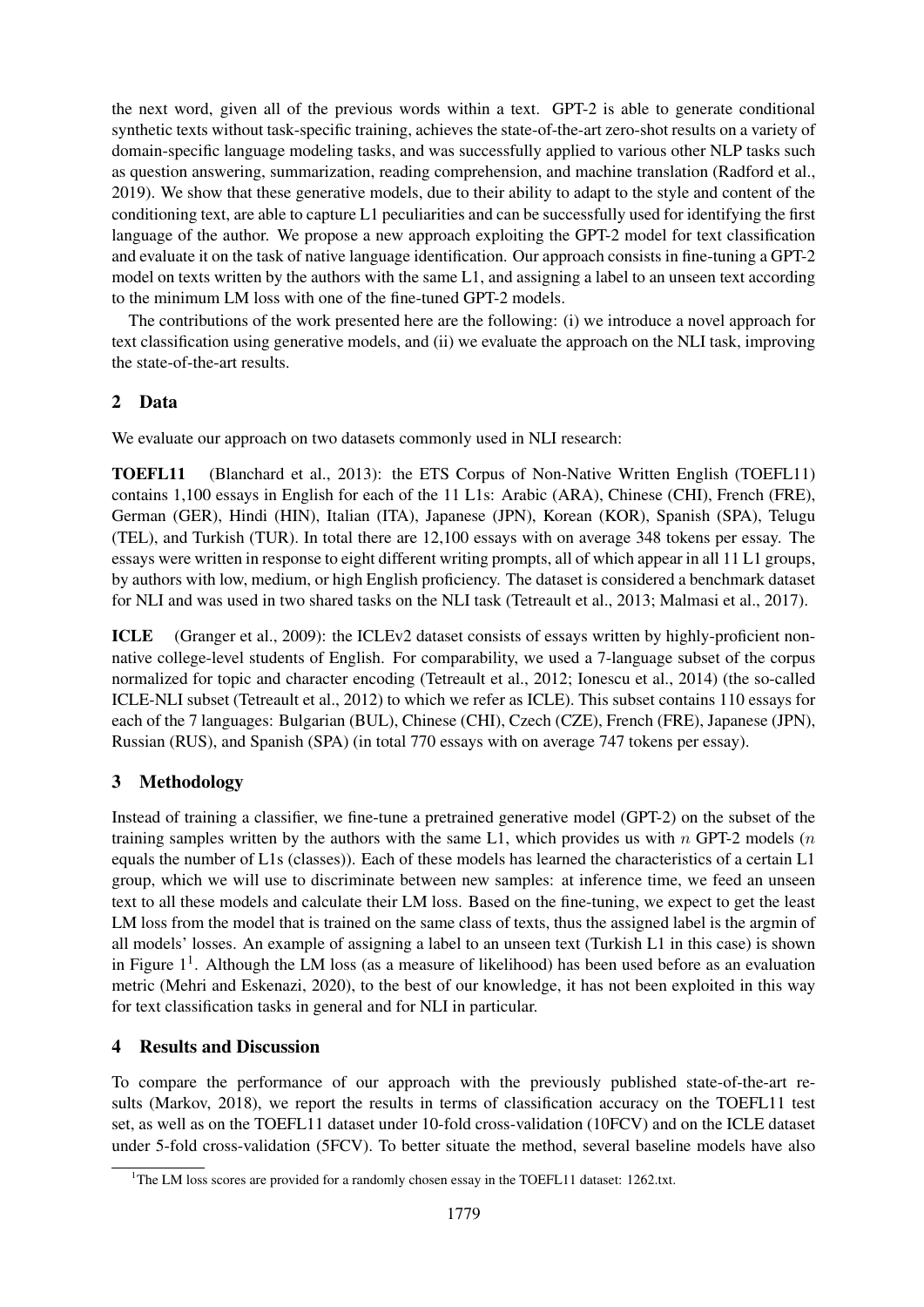

Figure 1: Example of classifying an unseen text written by a Turkish native speaker.

been selected and evaluated, including bag-of-words (BoW), BERT (Devlin et al., 2019) and an LSTMbased (Hochreiter and Schmidhuber, 1997) language model approach similar to our method but with the difference that models are trained from scratch. The implementation has been done in Pytorch (Paszke et al., 2019), using the GPT-2 medium model from the HuggingFace transformers library (Wolf et al., 2019), fine-tuned for 2-4 epochs. As for the baselines, the LSTMs are 2-layer networks with 650 hidden units per layer and a hidden dimension of 650, trained for 25 epochs with a batch size of 20. The BERT model is the standard base-uncased version trained for 12-16 epochs with a batch size of 12.

|                                 | TOEFL11    | TOEFL <sub>11</sub> | <b>ICLE</b> |
|---------------------------------|------------|---------------------|-------------|
|                                 | (test set) | (10FCV)             | (5FCV)      |
| BoW (SVM)                       | 71.1       | 68.7                | 80.6        |
| <b>BERT</b>                     | 80.8       | 76.3                | 76.8        |
| <b>LSTM</b>                     | 77.8       | 75.9                | 77.9        |
| Best shared task 2017 (SVM)     | 88.2       | 86.4                |             |
| Best after (previous SOTA, SVM) | 88.6       | 86.5                | 93.4        |
| Ours                            | 89.0       | 86.8                | 94.2        |

Table 1: Results in terms of classification accuracy (%) on the TOEFL11 and ICLE datasets.



Figure 2: TOEFL11 test set: previous SOTA (left; source: (Markov, 2018)), our approach (right).

The results presented in Table 1 indicate that our method outperforms the baseline methods and the previous state-of-the-art results on both datasets for all the considered settings. In line with previous work on NLI (Chen, 2016; Bjerva et al., 2017), deep learning models (BERT and LSTM in our case)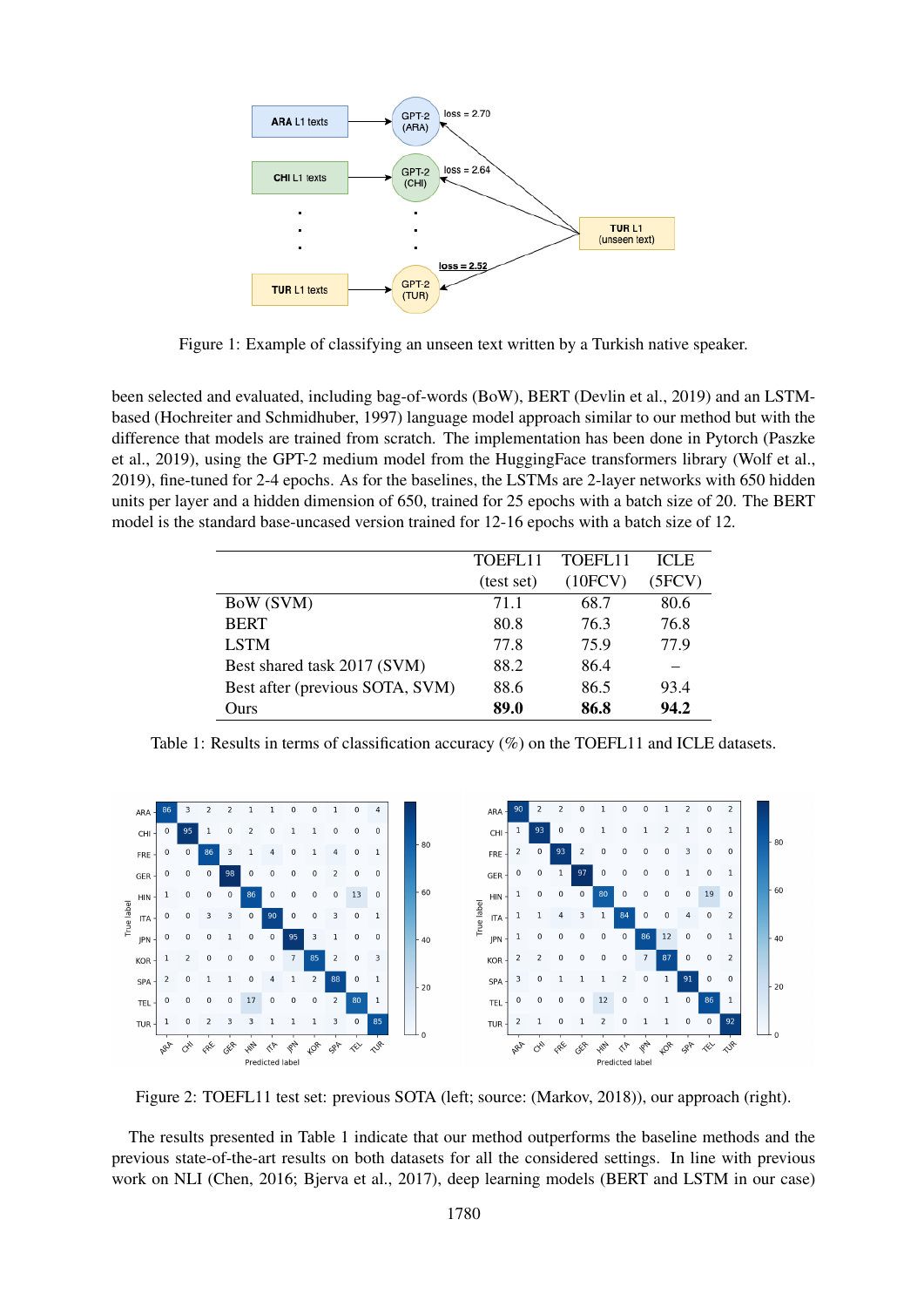provide lower results when used for classification than the traditional machine learning approaches. This may be related to the specific nature of the NLI data, particular to the speakers of the same L1, and to the limited amount of training data. However, our approach seems to capture these peculiarities.

In a detailed, per-language view, presented through the confusion matrices for the TOEFL11 test set (Figure 2), we can note that the trends are similar to the SVM approach with a large number of engineered features (Markov, 2018): German is the easiest L1 to identify, while Hindi and Telugu, and Korean and Japanese are the most problematic L1s, with the highest degree of confusion between them. This indicates that, despite the relatively small size of the datasets (for deep learning model standards: around 70k tokens in the ICLE dataset), fine-tuning allows to focus on and learn the differentiating factors, as also evidenced by the lower LSTM results when the models are trained from scratch. Our model manages to pick up discriminative characteristics of L1 writing from this limited amount of data.

The GPT-2 model represents a language model combining many writing styles and topics. Since in our data the topics are nearly-equally distributed across the represented L1 groups (Blanchard et al., 2013), by fine-tuning, the derived models have learned to focus on the interference cues particular to different L1s. Figure 3 illustrates the way the loss of different language models varies when receiving a text token by token (L1=TUR; TOEFL11: 1262.txt). Universal surges in the loss value (e.g., first 7 tokens and also around token 45 in this case) usually correspond to typos or non-discriminative grammar errors (in this case, the aforementioned intervals contain 'People have got different qualities from each other ...' and '...take risks rathet than only...'), while singular trends can be attributed to discriminative patterns. In this case, for example, a decisive bifurcation happens around token 80, after which the TUR model maintains a winning margin against the other languages. Interestingly, the interval corresponds to '...they feel themselves the happiest person in the world . They think the result of this accoplishment...', containing examples of preposition errors, which is one of the most frequent types of errors made by Turkish learners of English as L2 (Kirkgoz, 2010; Tasci and Aksu Atac, 2018).



Figure 3: Variation of the LM loss value when the models receive a text token by token (L1=TUR).

#### 5 Conclusions

We proposed a novel method to address the NLI task. The method consists in fine-tuning a GPT-2 model with the training data grouped by the L1 group into one model per L1, and selecting the fine-tuned model with the lowest loss to assign the L1 class for an unseen text. This approach, simple and not requiring any feature engineering, nevertheless achieves the best results on the datasets commonly used in NLI research. It also improves upon deep learning methods applied directly to the classification task.

The method is generic in that many text categorization tasks (both stylistic and content-based ones)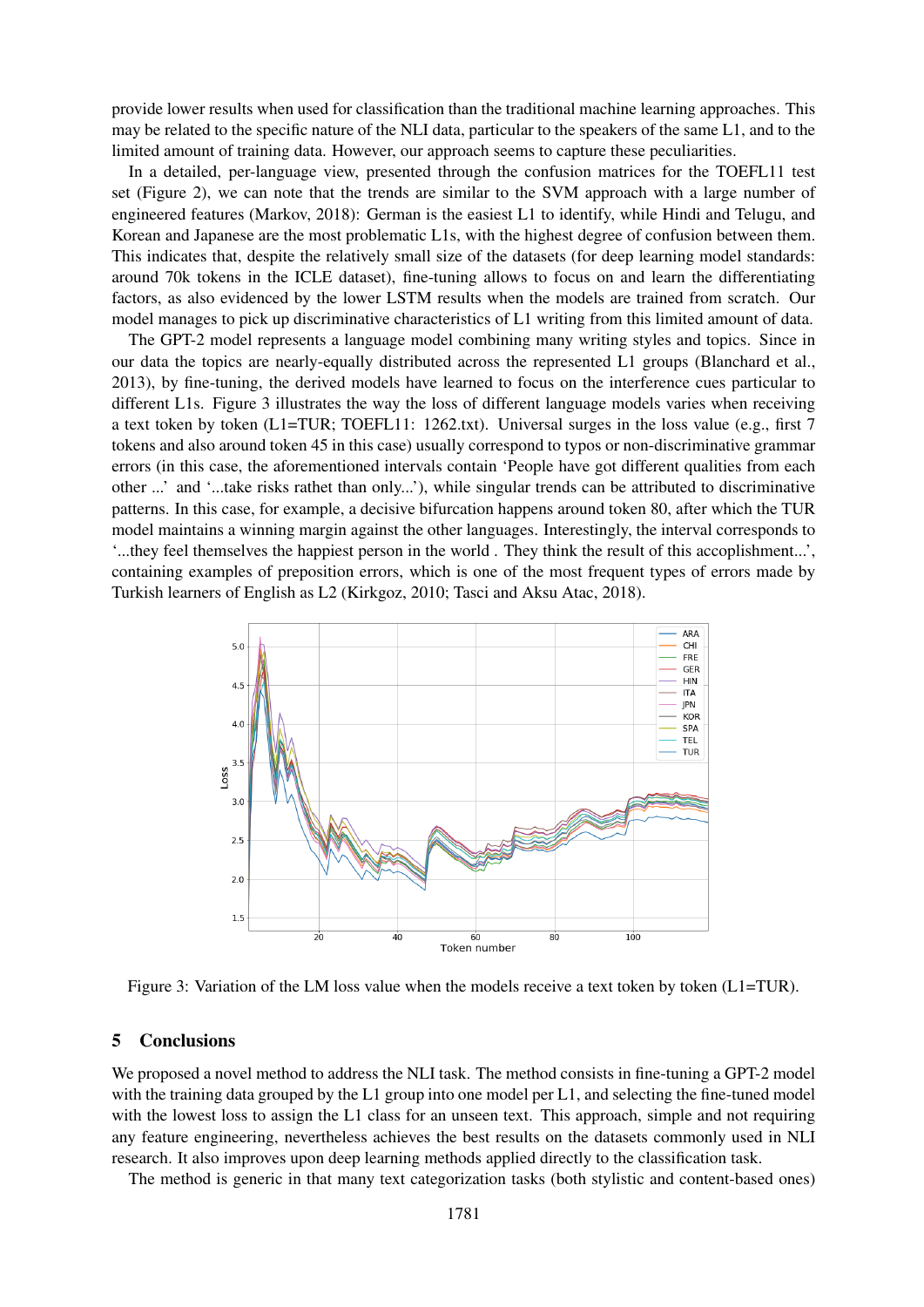can be framed this way. We therefore hypothesize that the approach can be used for any other stylebased classification tasks if the (test) samples are long enough, so that the difference in the LM loss is significant. Testing this hypothesis is our main direction for future work.

### 6 Acknowledgement

This research received funding from the Flemish Government under the "Onderzoeksprogramma Artificiële Intelligentie (AI) Vlaanderen" programme and the Flemish Research Foundation through the bilateral research project FWO G070619N "The linguistic landscape of hate speech on social media".

### References

- Johannes Bjerva, Gintare Grigonyte, Robert Östling, and Barbara Plank. 2017. Neural networks and spelling features for native language identification. In *Proceedings of the 12th Workshop on Building Educational Applications Using NLP*, pages 235–239, Copenhagen, Denmark. ACL.
- Daniel Blanchard, Joel Tetreault, Derrick Higgins, Aoife Cahill, and Martin Chodorow. 2013. TOEFL11: A corpus of non-native English. *ETS Research Report Series*, 2013(2):i–15.
- Lingzhen Chen, Carlo Strapparava, and Vivi Nastase. 2017. Improving native language identification by using spelling errors. In *Proceedings of the 55th Annual Meeting of the Association for Computational Linguistics*, pages 542–546, Vancouver, Canada. ACL.
- Lingzhen Chen. 2016. Native language identification on learner corpora. Master's thesis, University of Trento, Department of Information Engineering and Science, Trento, Italy.
- Andrea Cimino and Felice Dell'Orletta. 2017. Stacked sentence-document classifier approach for improving native language identification. In *Proceedings of the 12th Workshop on Building Educational Applications Using NLP*, pages 430–437, Copenhagen, Denmark. ACL.
- Jacob Devlin, Ming-Wei Chang, Kenton Lee, and Kristina Toutanova. 2019. BERT: Pre-training of deep bidirectional transformers for language understanding. In *Proceedings of the 2019 Conference of the North American Chapter of the Association for Computational Linguistics: Human Language Technologies)*, pages 4171–4186, Minneapolis, USA. ACL.
- Marc Franco-Salvador, Greg Kondrak, and Paolo Rosso. 2017. Bridging the native language and language variety identification tasks. *Procedia Computer Science*, 112:1554–1561.
- Sylviane Granger, Estelle Dagneaux, Fanny Meunier, and Magali Paquot. 2009. *International Corpus of Learner English v2 (ICLE)*. Presses Universitaires de Louvain, Louvain-la-Neuve, Belgium.
- Sepp Hochreiter and Jürgen Schmidhuber. 1997. Long short-term memory. *Neural Computation*, 9(8):1735– 1780.
- Radu Tudor Ionescu, Marius Popescu, and Aoife Cahill. 2014. Can characters reveal your native language? A language-independent approach to native language identification. In *Proceedings of the 2014 Conference on Empirical Methods in Natural Language Processing*, pages 1363–1373, Doha, Qatar. ACL.
- Scott Jarvis, Yves Bestgen, and Steve Pepper. 2013. Maximizing classification accuracy in native language identification. In *Proceedings of the Eighth Workshop on Innovative Use of NLP for Building Educational Applications*, pages 111–118, Atlanta, USA. ACL.
- Yasemin Kirkgoz. 2010. An analysis of written errors of Turkish adult learners of English. *Procedia Social and Behavioral Sciences*, 2:4352–4358.
- Moshe Koppel, Jonathan Schler, and Kfir Zigdon. 2005. Determining an author's native language by mining a text for errors. In *Proceedings of the Eleventh ACM SIGKDD International Conference on Knowledge Discovery in Data Mining*, pages 624–628, New York, USA. ACM.
- Artur Kulmizev, Bo Blankers, Johannes Bjerva, Malvina Nissim, Gertjan van Noord, Barbara Plank, and Martijn Wieling. 2017. The power of character n-grams in native language identification. In *Proceedings of the 12th Workshop on Building Educational Applications Using NLP*, pages 382–389, Copenhagen, Denmark. ACL.